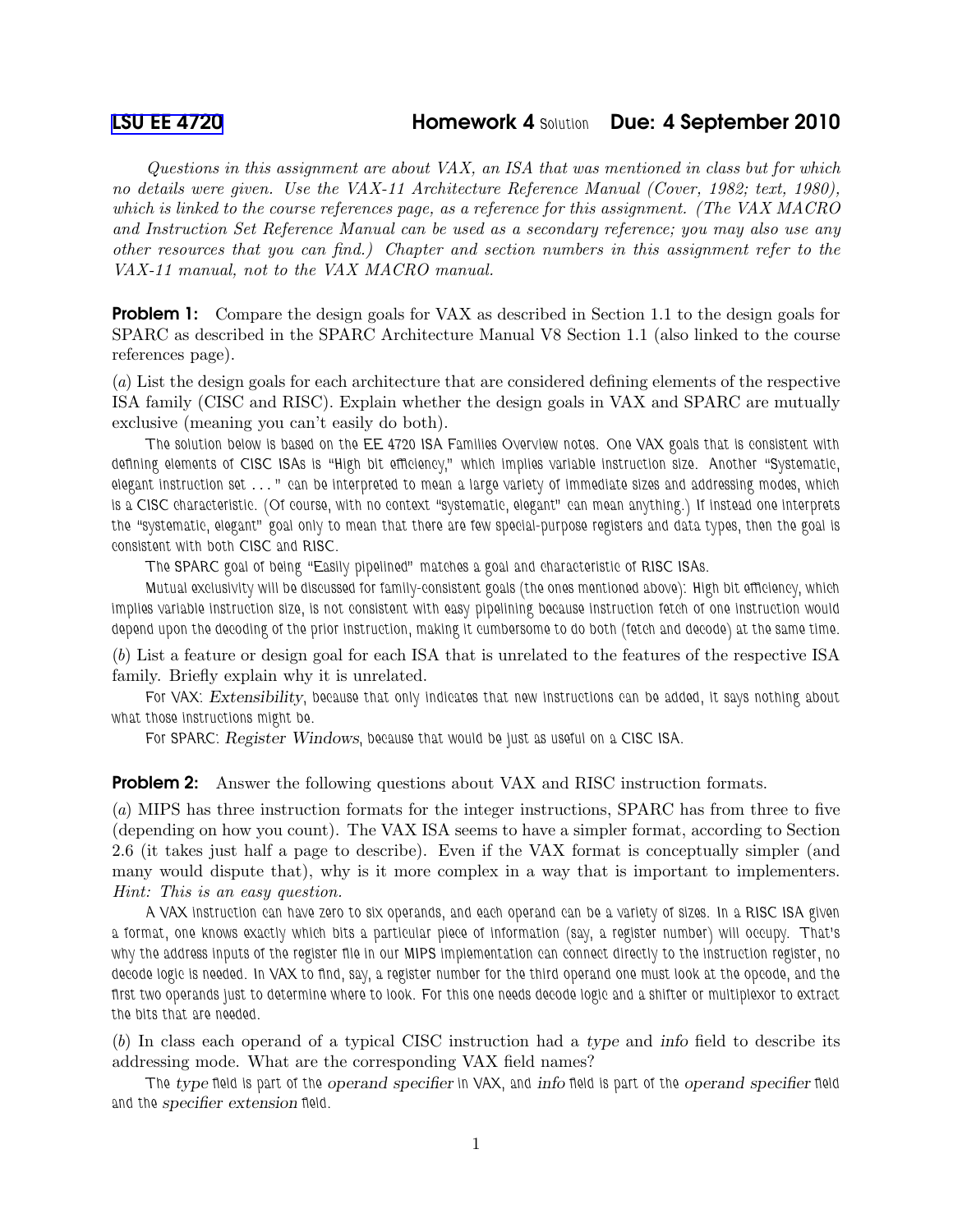Grading Note: Many answered access type and data type for this question. Those refer to the two general pieces of information that an operand specifier conveys, they do not refer to specific fields in the instruction.

(c) Some RISC instructions have something like a type field, though not capable of specifying the wide range of operand types as the VAX type fields (see the previous problem). Find two examples of MIPS instructions that have an equivalent of a type field. Identify the field and explain what operand types it specifies. Hint: Consider instructions that deal with floating-point numbers.

The format for floating-point operate instructions, such as add.d, has a fmt field which indicates whether the operand is single- or double-precision.

(d) Both MIPS and SPARC have an opcode field that appears in every instruction format and some kind of an opcode extension field that appears in some of the formats. Name the opcode extension fields in MIPS and SPARC. What is the closest equivalent to an opcode extension field in VAX?

The opcode extension in MIPS is called func, the opcode extension in SPARC is called op2 in format 2 and op3 in format 3. The closest VAX equivalent is the second byte of a two-byte opcode.

**Problem 3:** Find the VAX addressing modes requested in the problems below. The term addressing mode can refer to registers, immediates, as well as memory addresses.

(a) Find the VAX addressing modes corresponding to the addressing mode used by the indicated operands in each instruction below.

Name the mode, and show how the operand would be encoded in the instruction (there is no need to show the entire instruction).

```
# SOLUTION
addi r1, r2, 3 # Both source operands.
#
# r2: Register mode.
# 7 6 5 4 3 2 1 0 <- Bit positions
# ! 5 ! 2 ! <- Field values.
#
# 3: Literal Mode
# 7 6 5 4 3 2 1 0 <- Bit positions
# ! 0 ! 3 ! <- Field values.
\exists w \text{ r1, } 0(\text{r2}) # Source operand. Note that the displacement is zero.
#
# 0(r2): Register Deferred
# 7 6 5 4 3 2 1 0 <- Bit positions
# ! 6 ! 2 ! <- Field values.
lw r3, 4(r4) # Source operand
#
# 4(r2): Displacement Mode, with a byte displacement
# First Byte Second Byte
# 7 6 5 4 3 2 1 0 7 6 5 4 3 2 1 0 <- Bit positions
# ! 10 ! 2 ! ! 4 ! <- Field values.
ld [l1+l2], l3 # SPARC insn, source operand
# No equivalent VAX addressing mode. (Sorry)
```